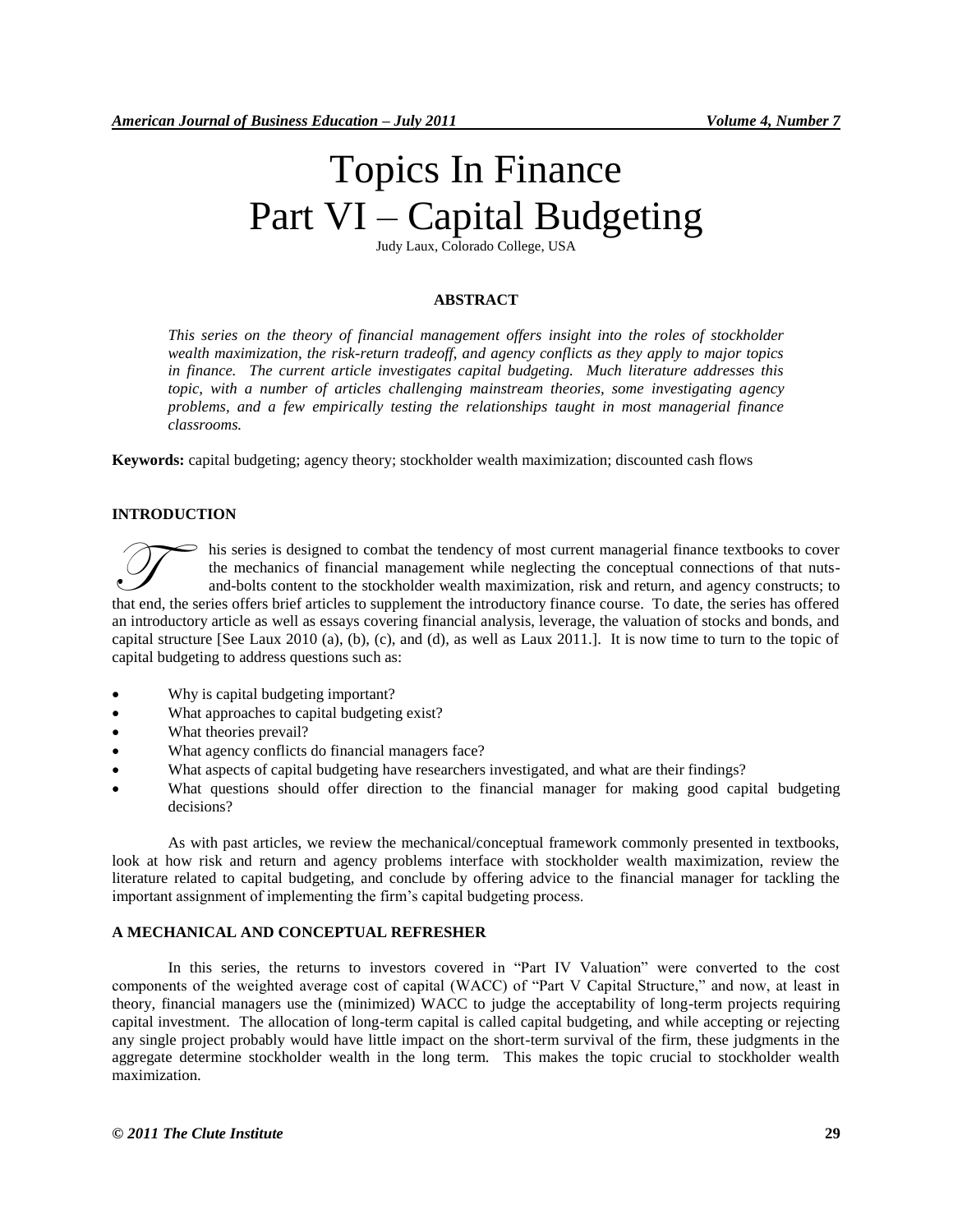#### *American Journal of Business Education – July 2011 Volume 4, Number 7*

The most widely employed models include two that would be considered by many to be antiquated (or at least unsophisticated)—the payback period and "urgency and persuasion"—and two that rely on discounted cash flows—internal rate of return and net present value. The payback period considers the number of years of returns required to recover the initial investment (the shorter, the more desirable with a maximum number of years often considered in the accept/reject decision); neither the timing of the cash flows nor the ultimate profitability of the project matters. Proponents of this approach argue that it is simple and addresses risk appropriately for many projects. Urgency (the machine breaks and therefore must be replaced) and persuasion (the most convincing manager, or the one with the greatest power, gets the capital budgeting dollars) do not measure up in an economic sense, because ultimate profitability, timing of cash flows, and other economic variables play no formal role. Still one would be remiss in not mentioning these oft-used approaches. The internal rate of return (IRR) and net present value (NPV) models consider both the timing of cash flows and the ultimate profitability of the project, and thus these discounted cash flow models warrant a bit more description and elaboration.

The IRR model uses the initial outlay and the expected future cash flows to solve for the discount rate that would equate the two, the internal rate of return in present value terms. Acceptability of projects then depends on whether or not that internal rate of return equals or exceeds the "hurdle rate" (typically, the WACC, but more on that later). Projects can be ranked from highest to lowest IRR, with the highest being considered superior. The reinvestment rate assumption constitutes a drawback of this approach, as it assumes that every time a cash inflow occurs it can be reinvested to earn the IRR for the remainder of the project's life. Sometimes this is an unrealistic assumption, especially for high-IRR projects. Thus many contend that the NPV approach is superior, as described below.

In contrast to the IRR model, its close cousin the NPV approach assumes AS the discount rate for future cash flows the hurdle rate (or WACC) in determining the total present value of those future cash flows. From this value the outlay is subtracted to calculate the net present value with the following decision rule: If the NPV is greater than or equal to zero, accept the project. Essentially, if the project's risk aligns with the risk of the firm's assets, a zero NPV would maintain the value of the firm; positive NPV projects would increase firm value. A variant on this model, the NPV index approach would "standardize" projects of different size by dividing the NPV by the outlay required, with projects ranked from highest to lowest based on the size of this index.

Because of their general reliance on estimated future cash flows, each of the models above can be effective only insofar as those projections are accurate. These represent the returns, and financial managers' ability to estimate them constitutes a big part of the risk profile. The following section addresses the relationships among risk, return, agency conflicts, and stockholder wealth maximization.

#### **THEORETICAL CONSTRUCTS AND CAPITAL BUDGETING**

As has been the case with every topic in this series, risk and return, agency costs, and stockholder wealth maximization play critical roles in capital budgeting. Often agents are tempted to amplify expected returns and disguise risk in their attempts to secure a piece of the capital budgeting pie; as expected, this does not always serve to enhance stockholder wealth. This section highlights some of the most problematic elements of these theoretical themes.

In considering the risk aspect of capital budgeting, managers should apply the models outlined in the previous section to projects that lie within the general risk profile of the firm's business. If the risk associated with a project vying for capital investment is greater than normal, the project should be subjected to a quicker payback period or a higher hurdle rate than the WACC for the discounted cash flow approaches. Similarly, if the project is exceptionally routine and perhaps even less risky than the norm, the manager should employ less challenging hurdles. Unfortunately, the risk of projects is quite difficult for external parties to police, as no required disclosure rules apply. This can open the door for agency conflicts, as managers underestimate risk and accept projects that should be rejected.

The return dimension of capital budgeting comes with its own special challenges. Estimating future cash flows, their timing, and the level of their uncertainty comprises the biggest challenge for most managers, yet this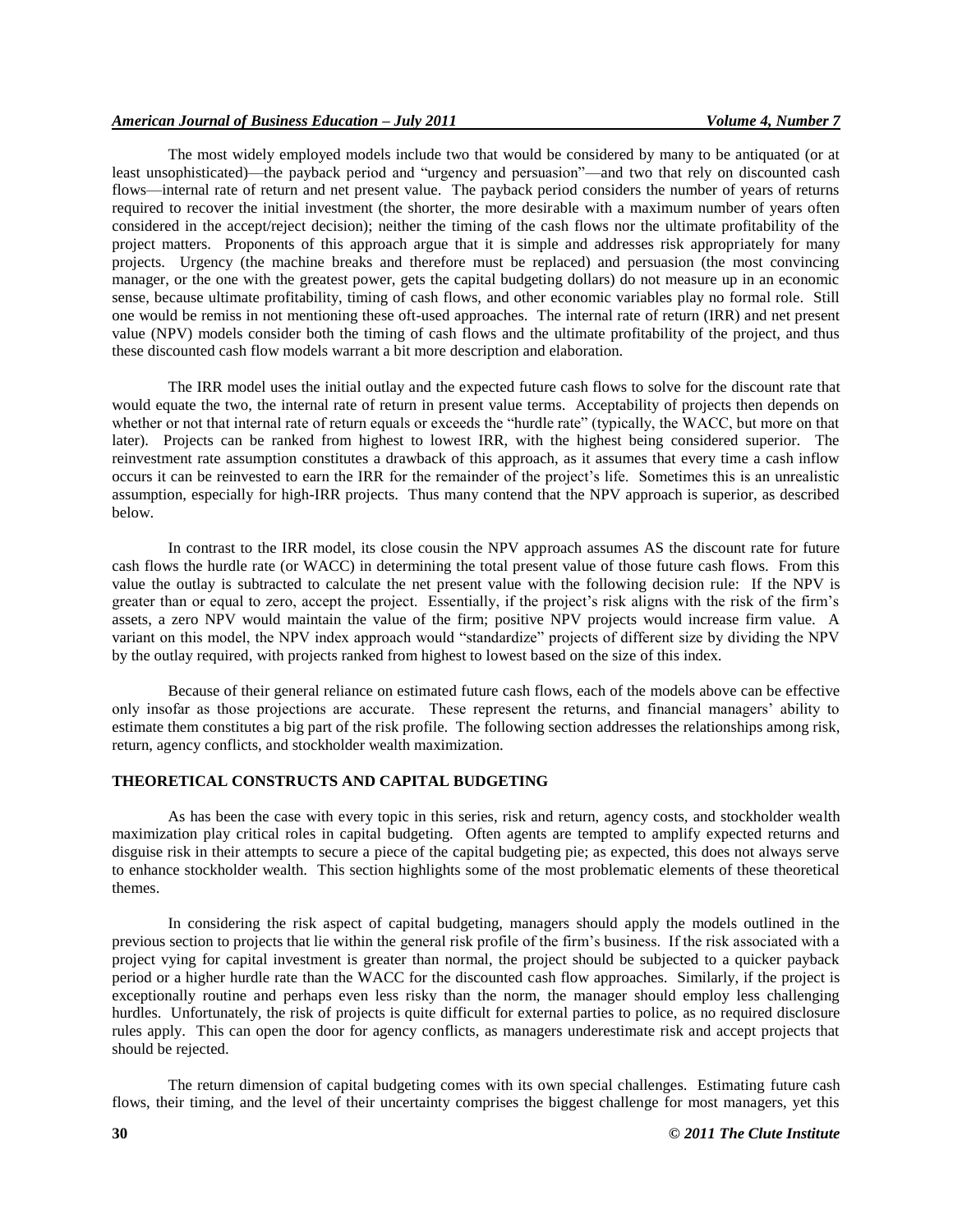#### *American Journal of Business Education – July 2011 Volume 4, Number 7*

receives relatively little attention in the textbook setting (or falls in a chapter separated from the capital budgeting models, increasing the likelihood that professors will not devote time to both or the likelihood that students will not quite get to it!). In capital budgeting cash flow analysis, return and risk must be considered jointly, as managers employ techniques such as risk-adjusted discount rates, certainty equivalents, Monte Carlo simulation, and the like to recognize and adjust for the potential misbehavior of cash flows. Corporate income taxes also represent another complicating factor, as they affect cash flows. Tax-related complexities for decisions such as equipment replacement can become involved. After-tax savings, depreciation tax shields, the tax impacts of gains or losses on sale, and intermittent tax credits for new capital purchases all conspire to increase the intricacy of certain capital budgeting investments. Perhaps the most problematic of all, however, are the personal and behavioral aspects of long-term capital allocations.

Among the people-related complexities and items typically carrying agency costs are the following, each of which will be treated in turn:

- Finding the personnel required for all acceptable projects
- Weighing the costs and benefits of centralization versus decentralization
- Creating the self-discipline to perform post-audits
- Recognizing sunk costs
- Including all real economic costs (cannibalization of similar product lines, pollution and other externalities)
- Recognizing (and controlling) information asymmetry
- Resisting the temptation to build empires
- Controlling free cash flow

Managers often can find a number of acceptable projects and secure funding for them but cannot launch them due to constraints associated with personnel. Projects require managerial expertise and time to oversee them; sometimes the projects outnumber the available managers. This can result in theoretically indefensible capital rationing. New managers should be hired to carry out the projects, surmounting this constraint. In reality, projects often are rejected despite the fact that the benefits of the related growth would accrue to the stockholders.

Capital budgeting can occur in a centralized setting in which top management controls the allocation of investment dollars or in a decentralized setting in which divisional managers vie against one another for capital project funding. While the former alleviates agency costs, it also results in less commitment from divisional managers than the approach in which they become responsible for finding and approving specific projects. The challenge is to find the appropriate balance between the benefits of decentralization (responsiveness to customers, suppliers, and employees, faster decision making, increased motivation, etc.) and the potential costs of such independence (suboptimal decision making, focus on the subunit, duplication of output and activities, etc.) [Horngren, 2012, pp. 777-78].

Textbooks often comment that firms do a better job of finding, funding, and running projects than they do in judging after the fact whether or not the estimates that led to acceptance were realized. This review process is referred to as a "post audit," and (theoretically) it should be used as an instrument to ensure learning over time accepting better and better projects and improving future estimates. Post-investment audits help protect against managerial tendencies to promote projects by over-stating potential cash flows. Such audits can also "help alert senior management" to "implementation problems" (weak project management, poor quality control, or inadequate marketing") [Horngren, 2012, p. 756]. Some of the literature indicates that these audits do, in fact, take place [See Klammer, Wilner, and Smolarski, 2002, as cited in Koch, Mayper, and Wilner, 2009, for a report on the extent of this activity.]. Perhaps because no formal cash flow reporting for individual projects is required, those of us external to the firm simply do not see this post audit information. A final weakness of the audit process is the apparent disconnect between the use of discounted cash flow to accept projects and the use of accrual-based accounting, including losses on sale, to judge managerial performance. This tempts managers to make capital budgeting decisions based on (inappropriate) measures.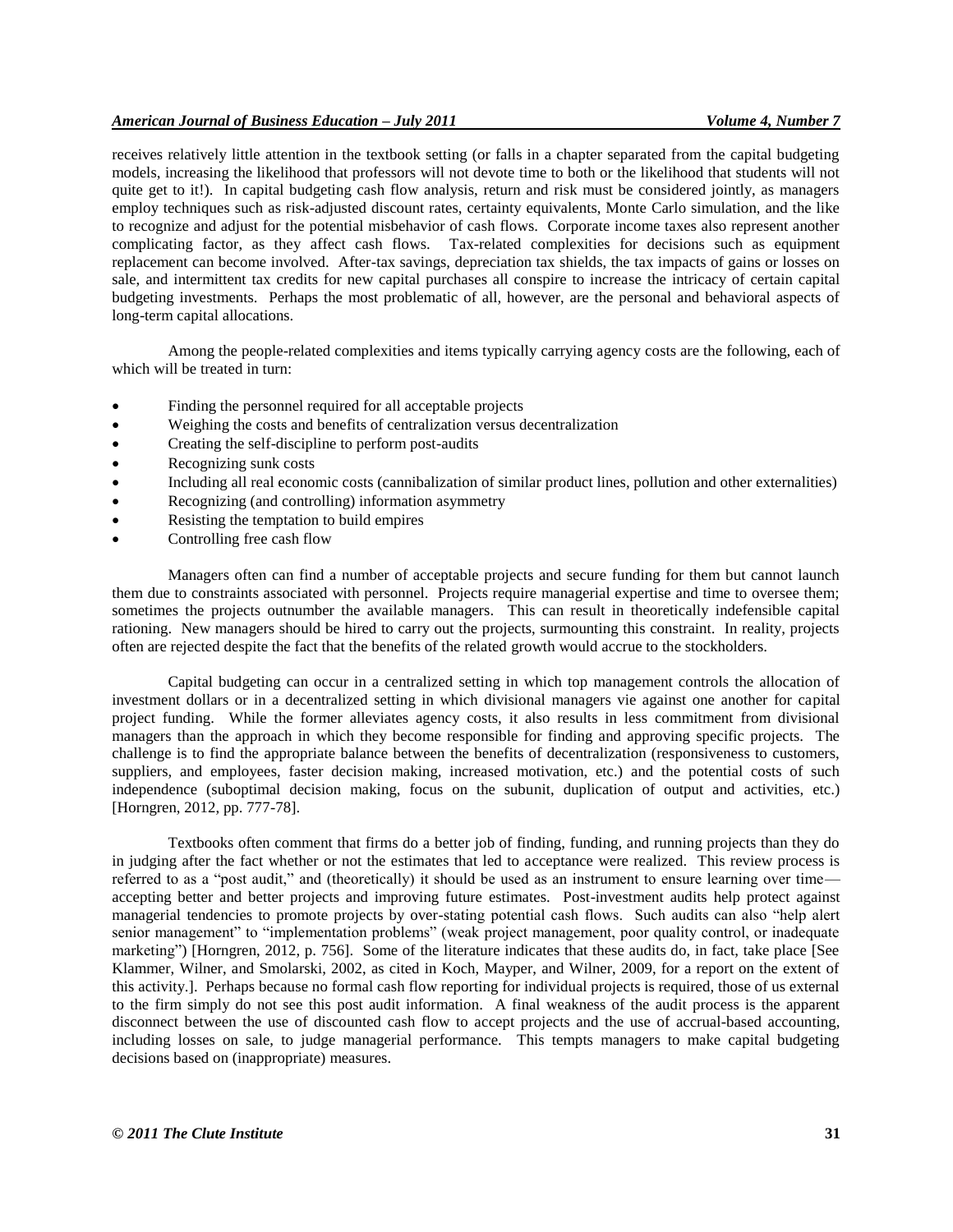#### *American Journal of Business Education – July 2011 Volume 4, Number 7*

Any student who has taken an introductory course in economics is familiar with the term "sunk costs" costs that are irrelevant to decisions because they cannot be changed and will not differ among future alternatives. However, in reality, managers can fixate on a past decision and allow this to interfere with judgments related to capital budgeting. For example, consider the manager who has underestimated demand and purchased a semiautomatic machine that is more costly to run for the production levels that have materialized. Replacing the machine with an automatic counterpart might make good sense (might pass all the discounted cash flow hurdles) but would require recognizing a "Loss on Sale" from the old machine, which would dampen current earnings per share. Though not a "cash flow" and not relevant to the current proposal to purchase a better, faster, more efficient machine, the manager in all likelihood will take actions to avoid the "loss," perhaps even hiding the issue entirely by not proposing a machine purchase at all. This "two-wrongs-does-not-make-a-right" behavior will fail to maximize shareholder wealth, though it may well lead to a better bonus for the manager if bonuses are a function of earnings per share in the division.

Sins of omission can also occur when externalities are not incorporated into capital budgeting decision models. New product lines can excite managers and customers, but if they would transfer demand from existing products (referred to as cannibalization), any resultant cash flow loss must be recognized in the analysis. Because the products might be under the control of different managers, however, "fessing up" can be hard to do. The more decentralized a company is, the more likely this type of problem is to develop. In a similar vein, managers will concentrate on expected future cash flows only, and this might lead to overlooking the kinds of costs economists refer to as externalities, the often negative consequences (such as pollution) that do not always have cash flow implications. Underestimating the true costs of capital projects does not serve society and might not serve stockholders over the long run if companies develop poor reputations by investing in projects/products that invite reprehension because companies shirk responsibilities deemed important to society just to charge a lower price. As with the machine replacement example cited above, managers have information that they can choose to share or not share, and this information asymmetry plagues the capital budgeting process.

Information asymmetry comes in a number of guises in the capital budgeting arena. The informationgathering process falls to the manager seeking capital project funding, and each manager feels compelled to bring the most favorable projects forward. Thus the temptation exists to maximize the expected cash flows and minimize the perceived riskiness to generate the best profile. "Empire building," or the desire to capture as many of the capital budgeting dollars as possible for your own division, appears to be "hard-wired" in many managers. This can result in investment in projects that only appear to clear the hurdles but, in fact, generate true returns below the required return. A number of articles in the review of literature section that follows address this propensity as well as contractual arrangements, including compensation arrangements, designed to control it.

One way external parties can detect the existence of ill-advised investments is by monitoring free cash flow—the residual remaining after subtracting from operating cash flows the capital investments and payments to those financing them (interest and dividends). Good financial managers will recognize their duty to return excess funds to the stockholders who can invest them in other companies earning suitable returns on their projects. Of course, this requires a tacit admission by the financial managers that they have failed to find such projects, a dilemma for most humans. As this section has suggested, the academic approaches and those of practitioners don't always coincide, and the following section offers coverage of some pertinent capital budgeting literature that underscores that fact.

#### **CAPITAL BUDGETING IN THE LITERATURE**

The capital budgeting literature is vast, but several articles since 2000 give a good idea of how researchers have treated some of the ideas presented in the current paper. This section groups those articles into two categories: Capital budgeting approaches and principal-agent challenges.

#### **Capital Budgeting Models**

While some researchers focus on the cost of capital input into the discounted cash flow (DCF) capital budgeting models, others debate the relative strength of the different models themselves. Because the estimation of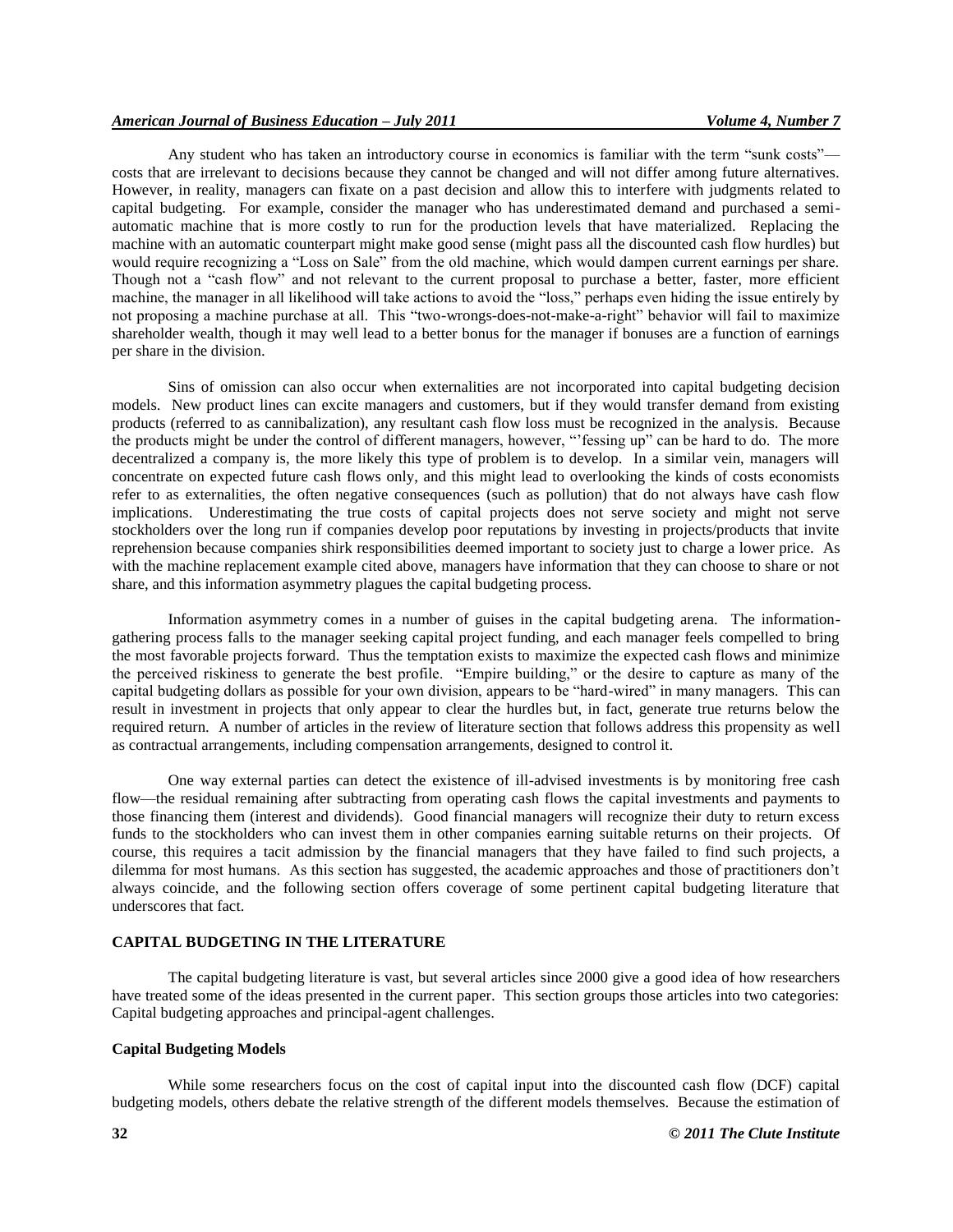the cost of capital determines project acceptability in the DCF models, mistaken estimations can cause poor acceptreject decisions. The Capital Asset Pricing Model (CAPM) takes center stage in the literature as one technique for estimating the cost of the equity component of the weighted average cost of capital, but the model has received much criticism over the past decades [See Laux, 2010 (d) and Laux 2011 for coverage of some of this literature.] In ―Toward an Implied Cost of Capital,‖ Gebhardt, Lee, and Swaminathan [2001] offer a model to the financial manager for approximating the firm's cost of capital. The authors suggest that a firm's cost of capital "...is a function of its industry membership, B/M ratio, forecasted long-term growth rate, and the dispersion in analyst earnings forecasts" (p. 135). Jagannathan and Meier [2002] question whether we even need CAPM for capital budgeting, contending that capital rationing exists to such an extent that misestimates of the WACC based on CAPM don't really matter—most projects actually undertaken have internal rates of return in excess of that measure anyway.

Academics consider the NPV approach superior, and Ryan and Ryan [2002] find that, over time, practitioners have come to agree. However, discounted cash flow models, while considered more sophisticated than those that do not consider the time value of money, still have their detractors. Adler [2006] argues that the assumptions of DCF capital budgeting models are so unlikely to hold in reality that business schools do a disservice by even teaching them. Capital budgeting projects tend to be so complex that data are not available for the most essential parameters required by DCF models. Adler cites the following limitations: "... narrow perspective, exclusion of non-financial benefits, over-emphasis on the short-term, faulty assumptions about the *status quo*, inconsistent treatment of inflation, and promotion of dysfunctional/cheating behavior" (p. 4). In short, strategy lies at the heart of long-term investment, and strategy involves a level of complexity that cannot be reduced to mere financial numbers. If one desires to cut content in the financial management curriculum, Adler suggests we start by cutting this topic. Two commentaries on this very article, however, recommend that we not throw the baby out with the bathwater. Wouters [2006] and Weil and Oyelere [2006] see value in the framework offered by DCF modeling. Both argue that DCF models should be used in conjunction with other strategic investment decision models. Two other supporters of the NPV approach, Berkovitch and Israel [2004] bemoan the fact that, while this approach could lead to optimal decisions, it is dominated by other models such as IRR and the profitability index. Thus, "while firms use NPV to measure the addition to firm value from prospective projects, ‗classical' information and agency considerations prevent it from implementing the optimal capital budgeting outcome" (p. 239).

Perhaps recognizing the deficiencies of models (and their assumptions) is a valuable learning experience in itself. One study promotes the use of the simplistic and unsophisticated payback model on the very basis that certain environments render NPV inappropriate. Boyle and Guthrie [2006] make a pretty good argument:

When interest rates are uncertain, the net-present-value threshold required to justify an irreversible investment is increasing in the length of a project's payback period. Therefore, slow-payback projects should face a higher hurdle than fast-payback projects, just as investment folklore suggests. This result suggests that the widely disparaged use of payback for capital budgeting purposes can be an intuitive response to correctly perceived costs and benefits. (p. 1)

Furthermore, they cite studies indicating that "between 40 and 90 per cent of US firms use payback as a capital budgeting technique over time" (p. 2). Finally, their "model predicts that payback should be used in conjunction with NPV or some other discounted cashflow method…" (p. 7), a stance supported by Arnold and Hatzopoulos [2000] whose study of UK corporations finds a growing propensity to use prescribed textbook financial analysis, not in place of the simpler techniques, but in addition to them. Another empirical study investigates whether capital budgeting procedures differ significantly between industries. Block [2005] finds differences in a number of decision-making areas, including goal setting (it's not always SWM!), rates of return, and portfolio considerations. Capital budgeting is complex, and this forces financial management instructors to focus on relatively few "teaching points." Among these, cash flows and risk-return tradeoffs represent such critical concepts in accounting and finance that one should not pass up the opportunity to present them in yet another context.

This section presenting conceptual and theoretical literature would not be complete without recognizing the contributions of Stewart Myers to the area of capital budgeting. As outlined in Allen, Bhattacharya, and Rajan [2008], among the ground-breaking ideas related to capital budgeting, Myers offered the value additivity concept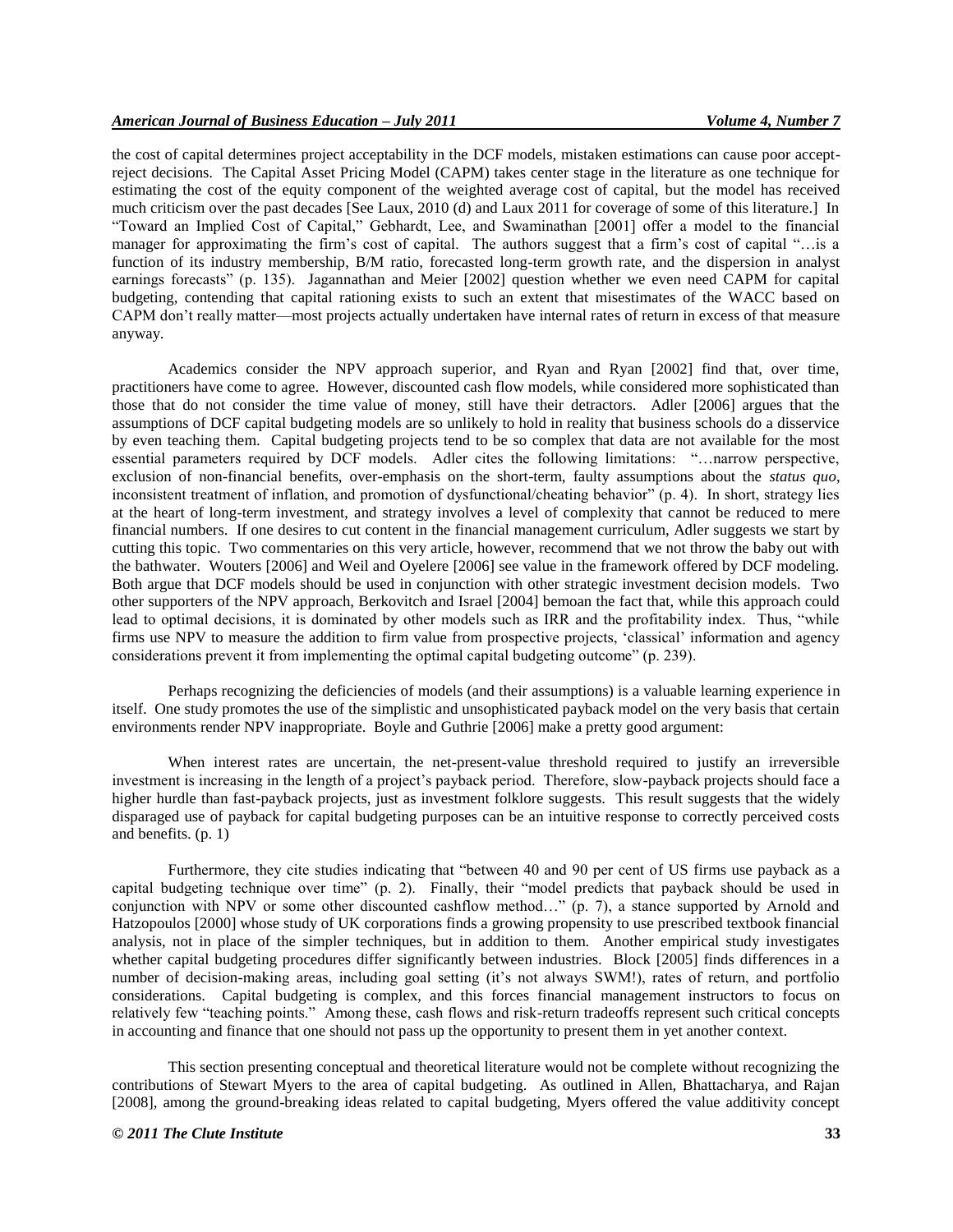(investments should be treated separately from one another and not in a portfolio context). This represented a meaningful departure from earlier work by Markowitz suggesting that corporate diversification would contribute to higher firm value and shareholder wealth. Allen et al. reflect that, in his work, Myers recognized some of the same deficiencies of the DCF model pointed out by Adler [2006] and Boyle and Guthrie [2006]: "What is missing from simple DCF analysis is the ability to model the flexible responses of corporate managers and other decision-makers when new information becomes available" [Allen et al., p. 16]. This implies that (1) models such as the payback period have some usefulness when used in tandem with DCF, and (2) human intervention as new information surfaces can enhance capital budgeting decisions. This second observation provides the foundation for the following section addressing literature associated with the behavioral aspects of capital budgeting.

### **Agency Theory In The Capital Budgeting Literature**

While all capital budgeting models discussed above generate a numerical output used to make long-term investment decisions, numbers cannot tell the whole story, because people generate the numbers. This human aspect leads to "gaming" the system in pursuit of control, power, benefits, and other coveted outcomes that can obstruct shareholder wealth maximization. In addition, managers are subject to risk aversion (or risk taking) behaviors that can impede their ability to achieve this assumed goal. The literature offers a look at several of these aspects.

Corporate socialism and the free rider problem represent themes in three articles. In "Green with Envy: Implications for Corporate Investment Decisions," Goel and Thakor [2005] investigate how the utility gained by managers when their consumption exceeds that of their reference group affects investment in centralized versus decentralized capital budgeting systems. Centralized environments can lead to corporate socialism (wherein CEOs award projects to satisfy disgruntled managers), and envy can lead to overinvestment as it "creates a natural propensity for managers to overinvest so as to hoard resources and deny them to others in the organization" [Goel and Thakor, 2005, p. 2260]. Of course, both outcomes reduce firm value. Although authors Scharfstein and Stein [2000] also believe that corporate socialism exists, they explain it differently, and once again the CEO and managers play the role of the primary culprits. The CEO, in an attempt to get the manager to turn away from wasteful rentseeking behavior to more productive work, allocates more non-cash resources than capital budgeting models would dictate—an action not easily tracked by stockholders whose wealth is being reduced. In addition, the greatest inefficiencies occur "when there is a great deal of divergence in the strength of the divisions" (p. 2540). Finally, de Motta [2003] suggests that "...corporate headquarters' informational advantage, while improving the allocation of resources, might have adverse consequences for managerial incentives [because] each division manager takes the external perception of the whole firm as a public good and is tempted to free ride" (p. 1212); with no external eyes evaluating his/her own division, the divisional manager has no incentive to maximize the value of the whole firm others will do this for him or her. Thus, the centralize-versus-decentralize choice assumes some importance. So, too, does information asymmetry, as external investors lack access to divisional profitability and therefore cannot judge managerial efficiency at that level.

Two articles hone in on the issue of decentralization. Baldenius [2003] argues that decentralization promotes empire building, a negative activity that can be offset by applying a higher required rate of return for capital budgeting projects. In short, "...the hurdle rate is always higher under delegation than under centralization" [Baldenius, 2003, p. 911, italics deleted]. Thus, the author makes a case for alternative forms of hurdle rates. Marino and Matsusaka [2005] find that both centralized and decentralized schemes have their drawbacks. ―Processes that delegate aspects of the decision to the agent [decentralization] result in too many projects being approved, while processes in which the principal retains the right to reject projects [centralization] cause the agent to strategically distort his information about project quality" (p.  $\overline{301}$ ); the latter results in "an inefficiently large capital allocation" as well  $(p. 320)$ .

Finally, emotions provide the focus of a number of articles investigating capital budgeting behavior. In "The Impact of Affective Reactions on Risky Decision Making in Accounting Contexts" [2002], Moreno, Kida, and Smith contend that emotions, even when based on data, counteract (and can even overcome) classical prospect theory, which says that decision makers tend to be risk averse in settings with potential gains but risk taking in loss settings. This "normal" setting only applies in the absence of other decision-relevant characteristics. Because managers are human and are "likely to reject decision alternatives that elicit negative reactions and accept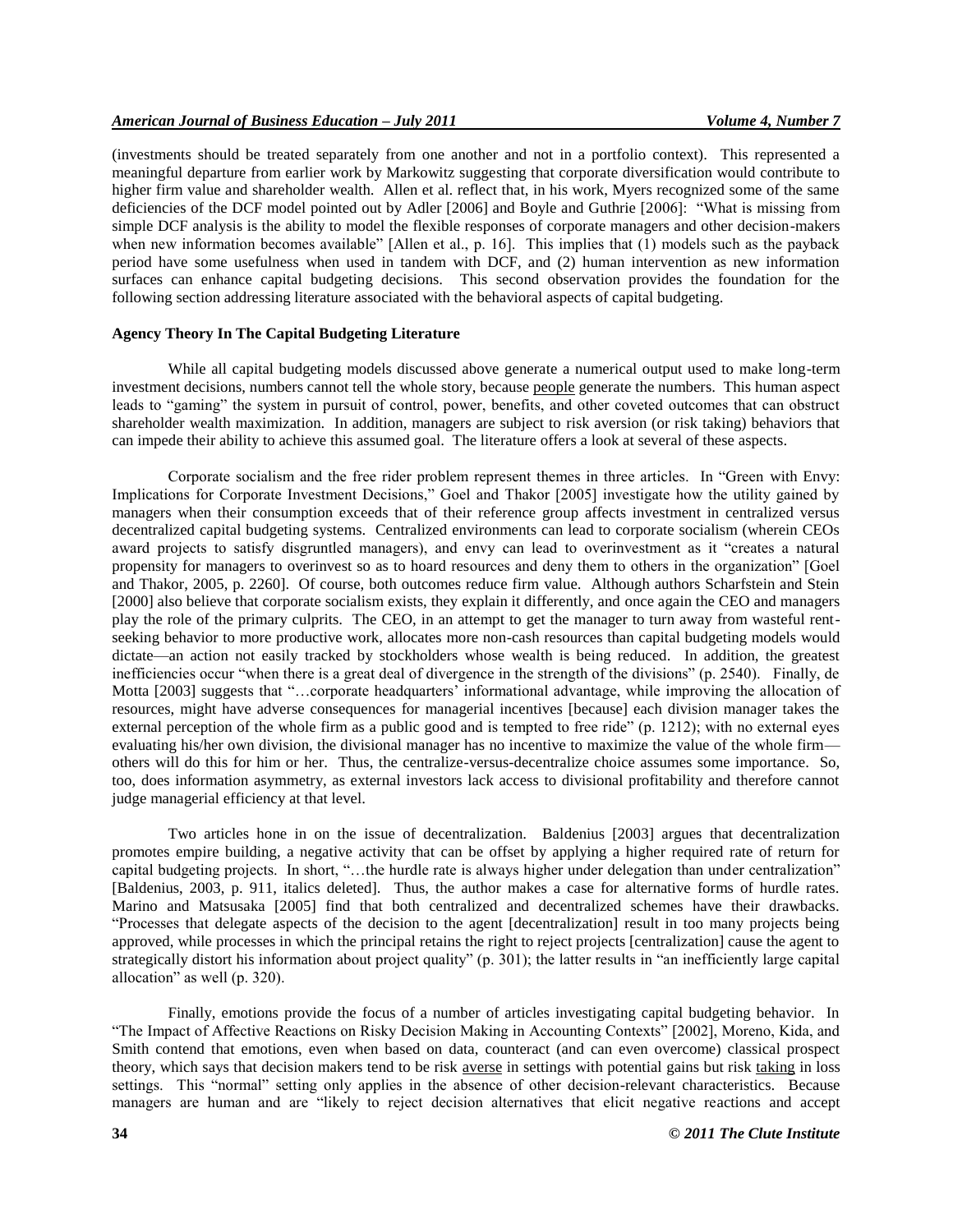alternatives that elicit positive reactions" (p. 1333), their affective reactions (evaluations, moods, and emotions) can "negate prospect theory's predictions, resulting in risk taking in gain contexts and risk aversion in loss contexts" (p. 1336), sometimes resulting in the choice of alternatives with lower economic value.

Risk-taking/risk-avoidance also relates to a manager's job security and compensation. Bernardo, Cai, and Luo [2004] focus on the compensation mechanism that best promotes truthfulness in information that managers provide in capital requests. They suggest that "compensation schemes such as shares in the firm...or stock options…are likely to provide powerful incentives for managers to report truthfully their private information and allocate efficiently the resources under their control" (p. 758). Dutta [2003] investigates the problem of managerial mobility and suggests that the owner can counteract the manager's urge to go elsewhere by reducing the hurdle rate required to approve investment projects for these mobile managers. "Green with Envy..." (cited above) also highlights some findings related to compensation: "...the average compensation of managers in a conglomerate exceeds the average compensation of similar managers in single-segment firms [and] the cross-sectional variation in wages among managers in a conglomerate is less than that across managers in separate single-segment firms; that is, there is wage compression in conglomerates"  $(p. 2261)$ . The implication is that envy raises its ugly head in a more pronounced fashion in the conglomerate environment, and perhaps because it is harder to monitor individual performance in that environment, all managers partake (in roughly even manner) in the higher wages. The bottom line, of course, is that all of this imperils stockholder wealth maximization in the capital budgeting arena.

This literature review charts a difficult course for the financial manager with respect to capital budgeting activities. How can managers combat the uncertainties and human frailties associated with this important activity?

What advice can we offer financial managers who find themselves on the journey? The next section outlines some potentially enlightening questions.

#### **THE BOTTOM LINE: CAPITAL BUDGETING ADVICE FOR THE FINANCIAL MANAGER**

In navigating their way through the choppy seas of capital budgeting, financial managers might benefit by employing the following questions (and suitable answers) to help them set the compass:

- Have we fairly estimated the cash flow projections used in our capital budgeting models? (Yes)
- Have we refused to boost EPS (and associated bonuses) with profitable projects returning less than the weighted average cost of capital? (Yes)
- Is the risk of our capital projects in line with that of our firm as a whole, or if not, have we adjusted the discount rate accordingly? (Yes)
- Does the "urgency and persuasion" model determine capital allocation in our firm? (No)
- Are we guilty of capital rationing, failing to accept and fund all projects returning the WACC or above? (No)
- Has limited access to capital markets interfered with good capital budgeting decisions? (No)
- Have we considered our dividend policy in tandem with our capital budgeting decisions? (Yes)

If the financial manager can answer these questions honestly and let the answers drive proper action, the stockholders' chances for maximized long-run wealth should be enhanced.

#### **THIS SERIES CONTINUES**

This article has raised some hard questions about the capital budgeting assignment. In fact, capital budgeting has implications for another major assignment, dividend policy, because whatever is not invested in longterm projects will be retained or paid out as dividends. Thus, dividend policy naturally assumes its rightful position as the next topic in this series.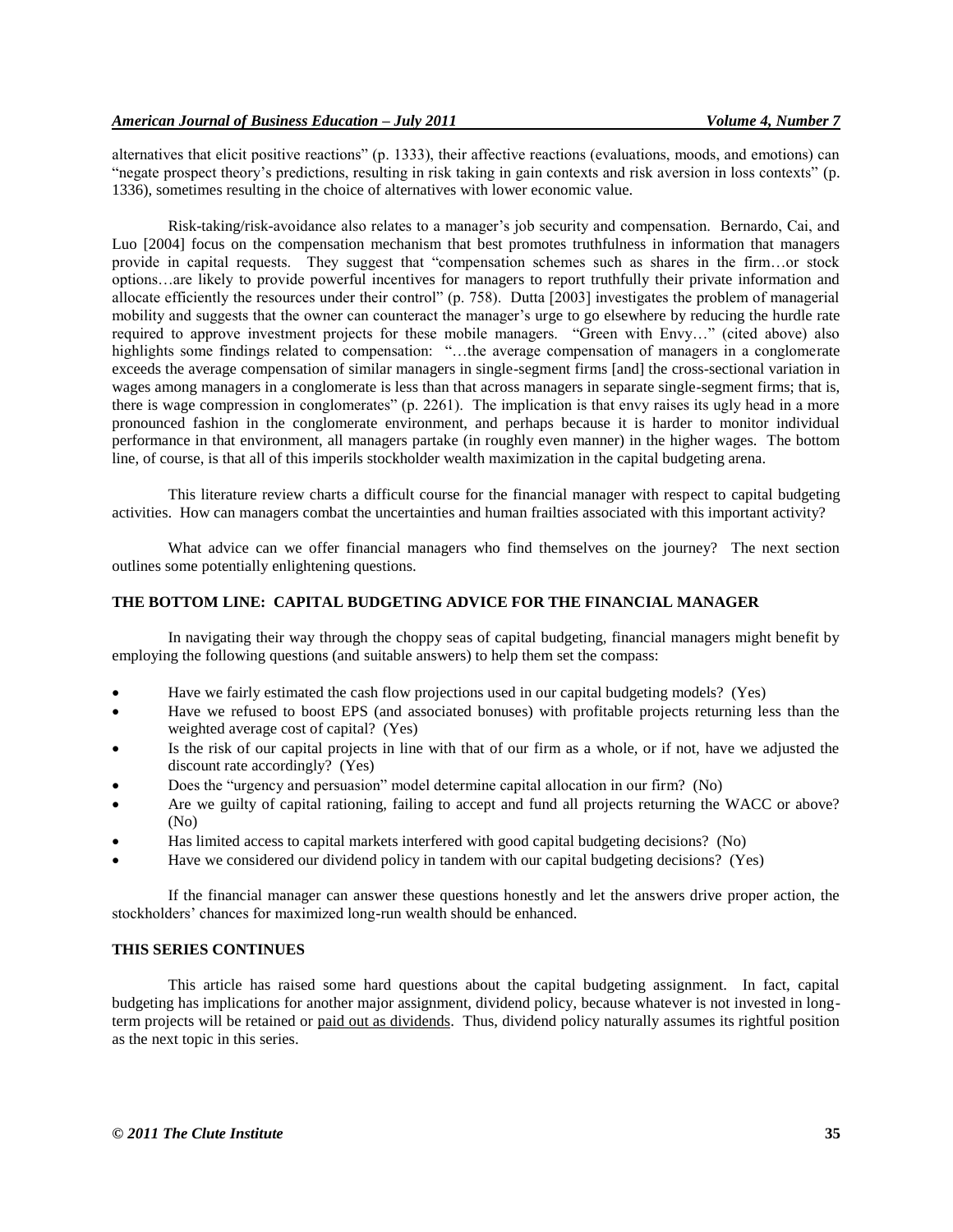### **AUTHOR INFORMATION**

**Judy Laux** is a Gerald L. Schlessman Professor of Economics and Business at Colorado College, teaching and researching in the areas of accounting and finance. The author wishes to thank the Chapman Foundation for funding support for the current series.

#### **REFERENCES**

- 1. Adler, Ralph W. 2006. Why DCF Capital Budgeting is Bad for Business and Why Business Schools Should Stop Teaching it. *Accounting Education: An International Journal*, Vol. 15, No. 1: 3-10.
- 2. Allen, Franklin, Sudipto Bhattacharya, and Raghuram Rajan. 2008. The Contributions of Stewart Myers to the Theory and Practice of Corporate Finance. *Journal of Applied Corporate Finance*, Vol. 20, No. 4: 8- 19.
- 3. Arnold, Glen C. and Panos D. Hatzopoulos. 2000. The Theory-Practice Gap in Capital Budgeting: Evidence from the United Kingdom. *Journal of Business Finance & Accounting*, Vol. 27, Nos. 5 and 6: 603-626.
- 4. Baldenius, Tim. 2003. Delegated Investment Decisions and Private Benefits of Control. *The Accounting Review*, Vol. 78, No. 4: 909-930.
- 5. Berkovitch, Elazar and Ronen Israel. 2004. Why the NPV Criterion does not Maximize NPV. *Review of Financial Studies*, Vol. 17, No. 1: 239-255.
- 6. Bernardo, Antonio E., Hongbin Cai, and Jiang Luo. 2004. Capital Budgeting in Multidivision Firms: Information, Agency, and Incentives. *Review of Financial Studies*, Vol. 17, Issue 3: 739-767.
- 7. Block, Stanley. 2005. Are There Differences in Capital Budgeting Procedures Between Industries? An Empirical Study. *Engineering Economist*, Vol. 50, Issue 1: 55-67.
- 8. Boyle, Glenn and Graeme Guthrie. 2006. Payback without apology. *Accounting and Finance*, Vol. 46: 1- 10.
- 9. De Motta, Adolfo. 2003. Managerial Incentives and Internal Capital Markets. *The Journal of Finance*, Vol. LVIII, No. 3: 1193-1219.
- 10. Dutta, Sunil. 2003. Capital Budgeting and Managerial Compensation: Incentives and Retention Effects. *Accounting Review*, Vol. 78, Issue 1: 71-93.
- 11. Gebhardt, William R., Charles M. C. Lee, and Bhaskaran Swaminathan. 2001. Toward an Implied Cost of Capital. *Journal of Accounting Research*, Vol. 39, No. 1: 135-176.
- 12. Goel, Anand and Anjan V. Thakor. 2005. Green with Envy: Implications for Corporate Investment Distortions. *Journal of Business*, Vol. 78, No. 6: 2255-2287.
- 13. Horngren, Charles T., Srikant M. Datar, and Madhav V. Rajan. 2012. *Cost Accounting: A Managerial Emphasis* (Upper Saddle River, NJ: Pearson Prentice Hall).
- 14. Jagannathan, Ravi and Iwan Meier. 2002. Do We Need CAPM for Capital Budgeting? *Financial Management*, Winter: 55-77.
- 15. Klammer, T., N. Wilner, and J. Smolarski. 2002. A Comparative Survey of Capital Budgeting Practices in The United States and The United Kingdom. *International Business and Economic Research Journal:* 103- 114.
- 16. Koch, Bruce S., Alan G. Mayper, and Neil A. Wilner. 2009. The Interaction of Accountability and Post-Completion Audits on Capital Budgeting Decisions. *Academy of Accounting and Financial Studies Journal*, Vol. 13, Special Issue: 1-26.
- 17. Laux, Judith A. 2010. Topics in Finance: Part I—Introduction and Stockholder Wealth Maximization. *American Journal of Business Education*, Vol. 3, No. 2: 15-21.
- 18. 2010. Topics in Finance: Part II—Financial Analysis. *American Journal of Business Education*, Vol. 3, No. 3: 81-88.
- 19. 2010. Topics in Finance: Part III—Leverage. *American Journal of Business Education*, Vol. 3, No. 4: 13-18.
- 20. 2010. Topics in Finance: Part IV—Valuation. *American Journal of Business Education*, Vol. 3, No. 9: 1- 6.
- 21. 2011. Topics in Finance: Part V—Capital Structure. *American Journal of Business Education*, Vol. 1, No. 1: 79-87.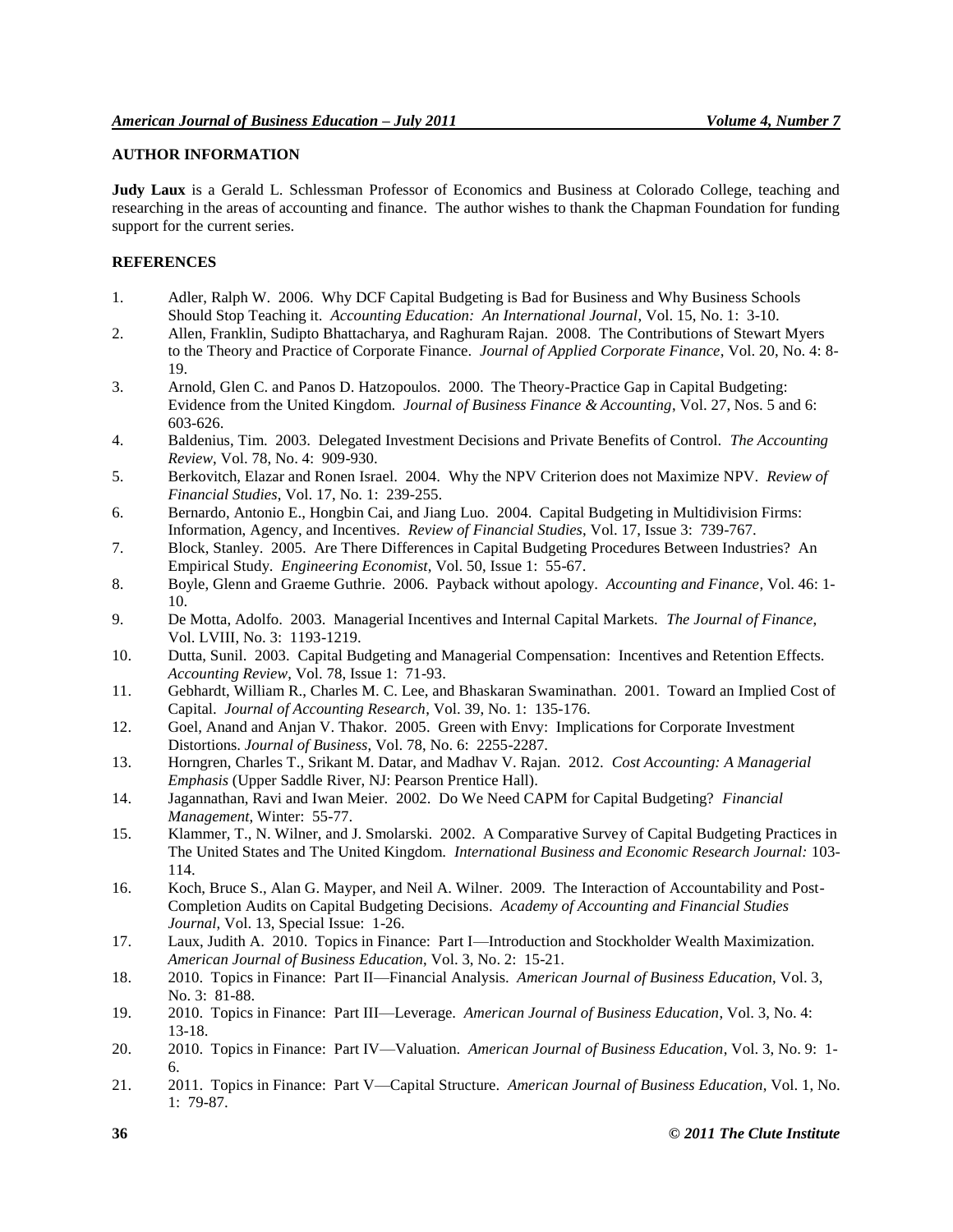- 22. Marino, Anthony M. and John G. Matsusaka. 2005. Decision Processes, Agency Problems, and Information: An Economic Analysis of Capital Budgeting Procedures. *The Review of Financial Studies*, Vol. 18, No. 1: 301-325.
- 23. Moreno, Kimberly, Thomas Kida, and James F. Smith. 2002. The Impact of Affective Reactions on Risky Decision Making in Accounting Contexts. *Journal of Accounting Research*, Vol. 40, No. 5: 1331-1349.
- 24. Ryan, Patricia A. and Glenn P. Ryan. 2002. Capital Budgeting Practices of the Fortune 1000: How Have Things Changed? *Journal of Business & Management*, Vol. 8, Issue 4: 355-364.
- 25. Scharfstein, David S. and Jeremy C. Stein. 2000. The Dark Side of Internal Capital Markets: Divisional Rent-Seeking and Inefficient Investment. *The Journal of Finance*, Vol. LV, No. 6: 2537-2564.
- 26. Weil, Sidney and Peter Oyelere. 2006. A Commentary on ‗Why DCF Capital Budgeting is Bad for Business and Why Business Schools Should Stop Teaching it.' *Accounting Education: An International Journal*, Vol. 15, No. 1: 25-28.
- 27. Wouters, Marc J. F. 2006. Teaching Capital Budgeting as Multi-attribute Decision-making. A Commentary on ‗Why DCF Capital Budgeting is Bad for Business and Why Business Schools Should Stop Teaching it.' *Accounting Education: An International Journal*, Vol. 15, No. 1: 29-33.